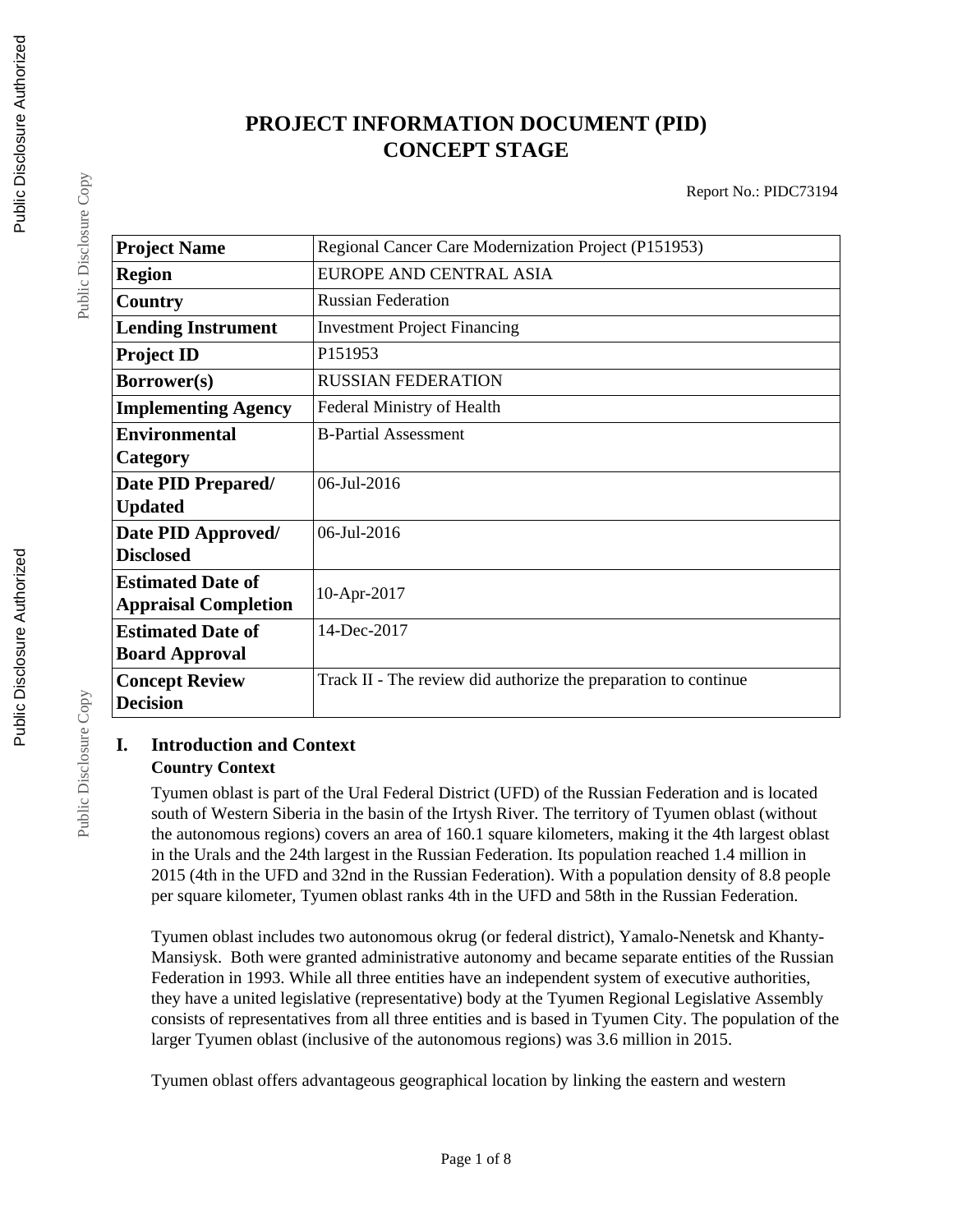regions of the country; quite favorable climatic conditions; availability of mineral reserves, land, forests, and water resources; unique historical and cultural monuments; strong engineering development; and telecommunications and transport infrastructures. The region also supports a legal and economic securing system and investments with a highly skilled workforce, and positive demographic trends. All these characteristics create a good basis for long-term investment and a successful business environment. The current socioeconomic situation of Tyumen oblast is characterized by an upward trend in leading sectors of the economy. Between 2001 and 2012, the gross regional product more than doubled, with an average annual increase of 7.2 percent.

The demographic situation of Tyumen oblast shows positive trends, increasing by 120,000, from 1,309,000 in 2006 to 1,429,000 in 2015. In about the same period (2006-2014), the number of births was 180,000, which was lower than the mortality rate. The total fertility rate (TFR) is 1.96 children per woman, which is higher than the average for Russia of 1.75 (2014) and Western European countries such as Italy, Germany, Austria, that on average had a TFR of 1.4 in 2013. The birth rate in Tyumen oblast (17.0 per 1,000 population in 2014) is higher than the average for Russia (13.3 per 1,000), and the total mortality rate (11.6 per 1,000 population in 2014) is lower than that in Russia (13.1 per 1,000). The infant mortality rate for 2000-2014 decreased from 16.6 to 5.8 per 1,000 live births, and life expectancy increased from 66 years in 2006 to 70 in 2014. There is a significant gap of 11.5 years between male and female life expectancy (64.6 years and 76.1 years in 2014, respectively). In spite of this, this indicator remains low compared to international standards and countries with similar levels of development.

Large-scale projects aimed at improving health outcomes have been initiated in Tyumen oblast in recent years. Significant federal and regional investments have focused on the modernization of the health sector, the development of human resources, and the improvement of quality and accessibility of health care.

#### **Sectoral and Institutional Context**

Cancer is one of the main causes of mortality in the Russian Federation. Notwithstanding some marked improvement in recent years (2006-2015), the Russian Federation exhibits disturbingly low life expectancy and high mortality rates. The excess mortality is overwhelmingly attributable to non-communicable disease (NCD), such as cancer (neoplasms), which represents the second main cause of death. The largest share of the burden of cancer is being borne by groups from the lower end of the socioeconomic spectrum.

The age standardized rate for cancer incidence of 204.3 per 100,000 population (both sexes) is within the range of Eastern European neighboring countries and approximately two-thirds of the Western European level. However, cancer incidence is expected to increase by about 5 percent by 2025. The age standardized cancer-specific mortality rate in the Russian Federation is 122.5 per 100,000 population; however, it is at the same level or even higher than in Western European countries, which means a substantially lower rate relative to survival rates for cancer patients in Russia.

Most cancer mortality rates in Russia greatly exceed those in the United States. The most common malignancy in Russia for men in 2014 was lung cancer followed by prostate and colorectal cancer while the most common malignancy in the United States for men in 2014 was prostate cancer followed by lung and colorectal cancer. Breast cancer is the most common cancer for Russian women. Though the annual incidence of breast cancer? is substantially lower than in the United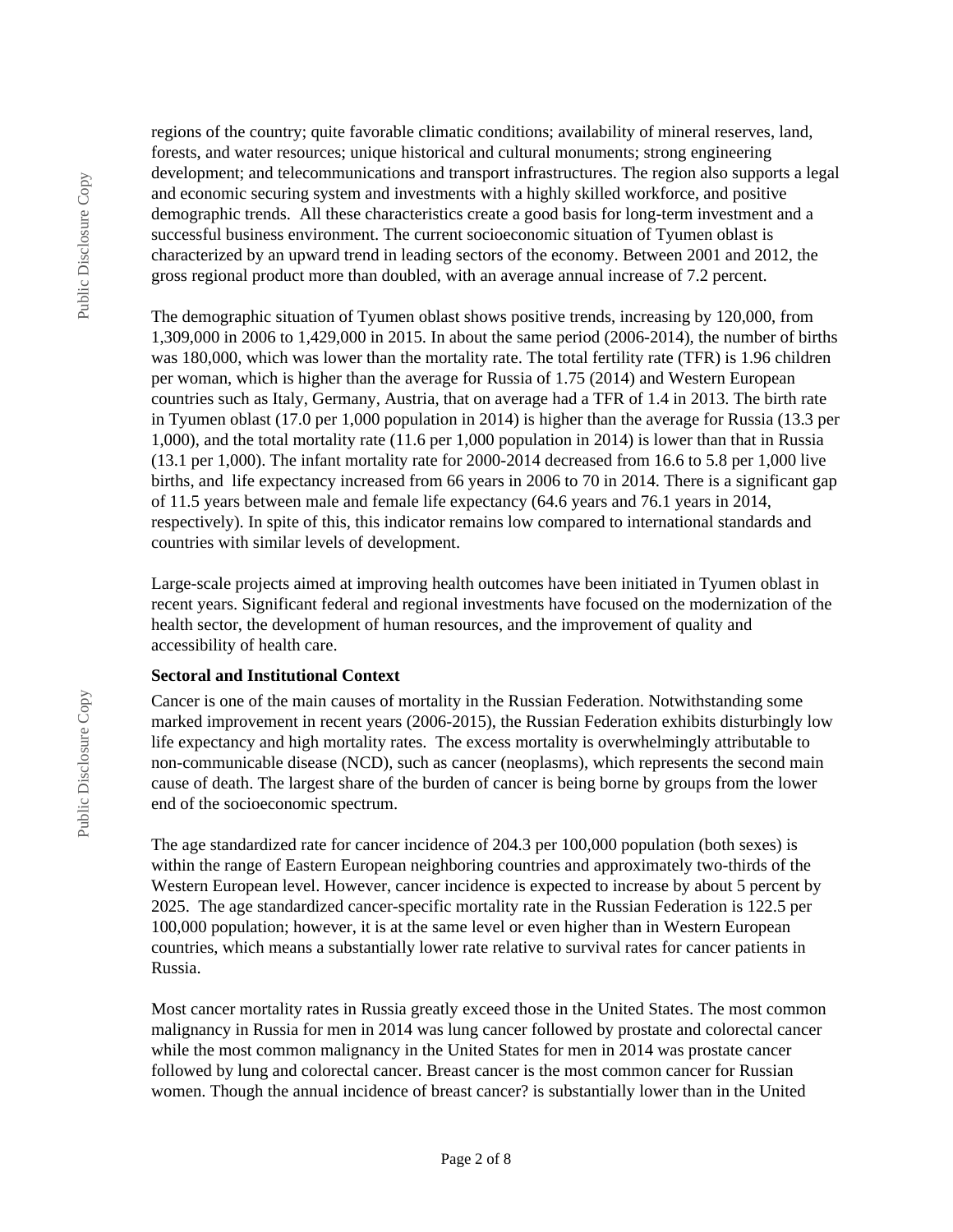States, mortality is higher. The second most frequent cancer in women is colorectal with mortality rate over four times that in the United States, followed by endometrial and cervical cancer.

Sixty percent of the Russian population is at risk of dying from cancer as compared to 40 percent in the United Kingdom and 33 percent in the United States. The contributing factors are higher exposure to main risk factors, such as smoking, alcohol consumption, and environmental contamination; insufficient emphasis on cancer prevention; lack of vaccination for human papillomavirus (HPV); and inequitable access to treatment and medicine. The mortality-toincidence ratio, an indirect measure of cancer survival, is higher for Russian men than for Russian women (0.72 vs. 0.49), and higher than for European (0.44) and American men (0.36).

Tyumen oblast statistics on cancer mortality are largely commensurate with the country general trend, though with slightly better trend. NCDs are responsible for the large majority (63.3 percent) of mortality in Tyumen oblast; cardiovascular diseases account for the largest share (51.6 percent), followed by cancer (11.7 percent). Cancer morbidity is on the rise by approximately 5.5 percent annually. In Tyumen oblast, a total of 5,559 (2,682 men and 2,877 women) new cancer cases were registered in 2015 (5,016 in the year 2013), representing a total crude incidence rate of 388.0 per 100,000 population, which is at par with 388.9 for the entire Russian Federation (in 2014). Statistics show that lung, prostate, and pancreatic cancers are most common for men in Tyumen oblast while breast and corpus uteri cancers are most common for women. The crude death rate from cancer in 2015 for the southern part of Tyumen oblast was 141.2 per 100,000 population (199.8 per 100,000 for the Russian Federation).

Early detection. Tyumen oblast is following an extensive and a wide range of preventive checkupsbased model established in Russia, which shows strong support for population screening programs. Early detection of cancer and pre-cancer cases has improved over the past years. This has contributed to longer survival rate. In 2015, 145 new in situ cancer cases were detected compared to 94 cases in 2014. The percentage of cancer detection at late stages (III and IV) have been decreasing over time, reaching 23.71 percent in 2015 as compared to 25.19 percent in 2014. Yet, there is regional disparity in population coverage within the oblast, with cervical and colorectal cancer screening coverage being low. Preventive checkup programs include the use of mobile units for onsite checkups to address the existing gap in coverage rates between urban and remote communities. There is a strong political will to improve cost-efficiency and accuracy of screening activities in the region by digitalizing data transfer and analysis as well as looking into ways to personalize risk stratification of the target population using rapidly developing biomarker and big-data-based technologies.

Cancer treatment. In Tyumen oblast, the provision of cancer services to the population is largely adequate but needs further improvement. There is a good level of cancer care services provided free of charge at the tertiary, secondary, and primary levels. In general, cancer surgery and medical oncology and radiotherapy services are available. However, surgical hospital and radiotherapy units are quite old and do not cater to the growing demand for modern infrastructure, rational functional layout, and up-to-date diagnostic and treatment equipment. Thus, the current Tyumen Oblast Cancer Center (Dispensary) is the only specialized health facility in the region providing specialized medical care to patients suffering from malignant neoplasms. The Dispensary is located in one of the buildings constructed during 1940-1960. The in-patient part of the Dispensary is located in the building but does not meet the requirements of a hospital. The Dispensary consists of a dormitory that has narrow corridors with rooms on either side. Deterioration of the diagnostic, laboratory,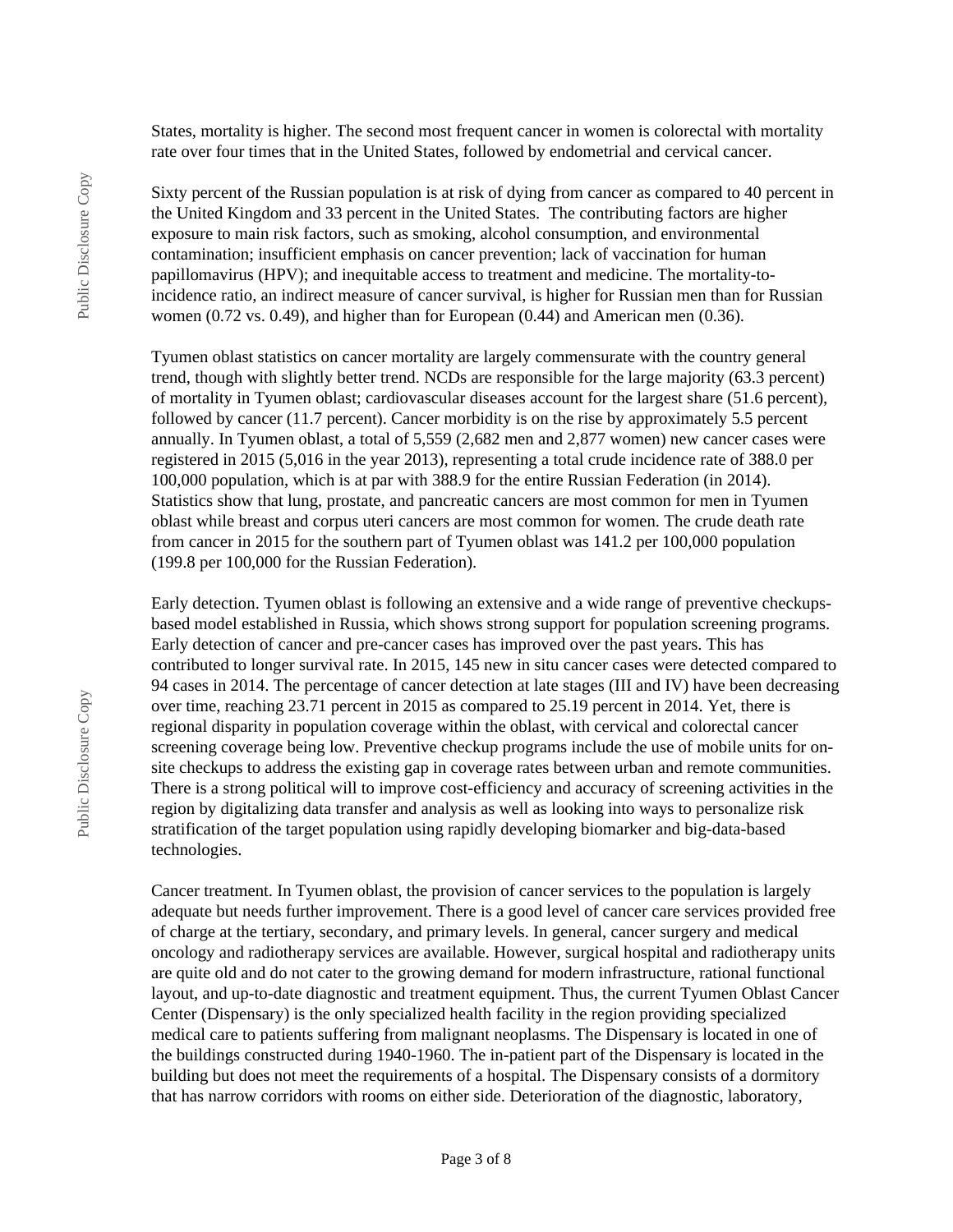anesthesia, surgical, and radiation equipment of the Dispensary limit the availability of advanced technologies for cancer treatment to the population.

Primary prevention activities are intensified yet insufficient. Smoking prevalence and alcohol consumption remains high in Russia. There are an estimated 44 million smokers in Russia (60.2 percent men and 21.7 percent women). The estimated smoking rate in Tyumen oblast is 68 percent for men and 28 percent for women. Smoking rates are high among teenagers and young adults, while secondhand smoking is common. An estimated 330,000 to 400,000 people die each year from tobacco-related causes. Alcohol abuse takes a significant toll, with an estimated 500,000 deaths annually from alcohol-related disorders. Alcohol-related cancers, such as those of the head and neck, esophagus, liver, and colon are common in Russia and lead to a high death rate. Thus, the age standardized incidence and mortality rates for stomach cancer is higher (about 3 and 1.7 times, respectively) compared with Western European countries. Similarly, the ASR for lip and oral cavity cancer incidence in Russia is 8.5 (per 100,000 population), which is within the same range as in Western European countries (7.9 per 100,000 population), while mortality rate (ASR) is 2.5 times higher (5.0 and 2.0 per 100,000, respectively).

In recent years, the Russian Government has introduced a number of strong measures to restrict smoking. These include a notable increase in tobacco tax, ban of cigarette advertisements and use of pictorial warnings, and prohibition of smoking in public places. High fines have been enforced for violation, and physical activities have been encouraged through awareness campaigns, among others.

Cancer database. The cancer registration process in Tyumen oblast is largely based on old-fashioned paper-based data collection and recording. Timely and accurate information on cancer incidence, prevalence, and survival is necessary to secure adequate planning and operating of an oncology system. The Cancer Registry at the Tyumen Oncology Dispensary (Regional Cancer Center of Tyumen) is one of the first established cancer registries in the Russian Federation and counts also as one of the forerunners today. The whole cancer registration system is governed by the Hertzen Moscow Cancer Research Institute, which has set a standardized electronic format, according to which cancer data are registered by all regional cancer registries in the country. The actual data, however, are collected from health institutions on paper-based forms. The data from these documents is once again manually transferred onto a paper-based official form, which is then fed manually into electronic format. The process is inefficient as manual data entries increase the probability of reporting errors. The system today does not allow computer-algorithm-based logical controls to secure data integrity. Further, the current cancer registration system presents data analytics in a format that does not produce outputs in internationally comparable formats.

Cancer-related training of medical personnel. Overall, cancer care in Tyumen oblast is provided by health care professionals who demonstrate utmost commitment in the provision of cancer services; however, the training programs for cancer care specialists are not in line with European standards. As such, the region lacks formal training for Radiation Therapy Technologists (RTTs). Also, palliative care is not recognized as a medical specialty and therefore, there is no chair of palliative care at the medical university. Palliative care professionals are not systematically trained and oblast oncologists and general practitioners are not systematically involved in palliative care. Similarly, radio-pharmacist specialization (needed for radio-pharmaceutical management) does not exist. In addition, formal training of cancer care specialists lacks emphasis on close coordination among members of the multidisciplinary oncology team. As a result, the treatment plan for new cancer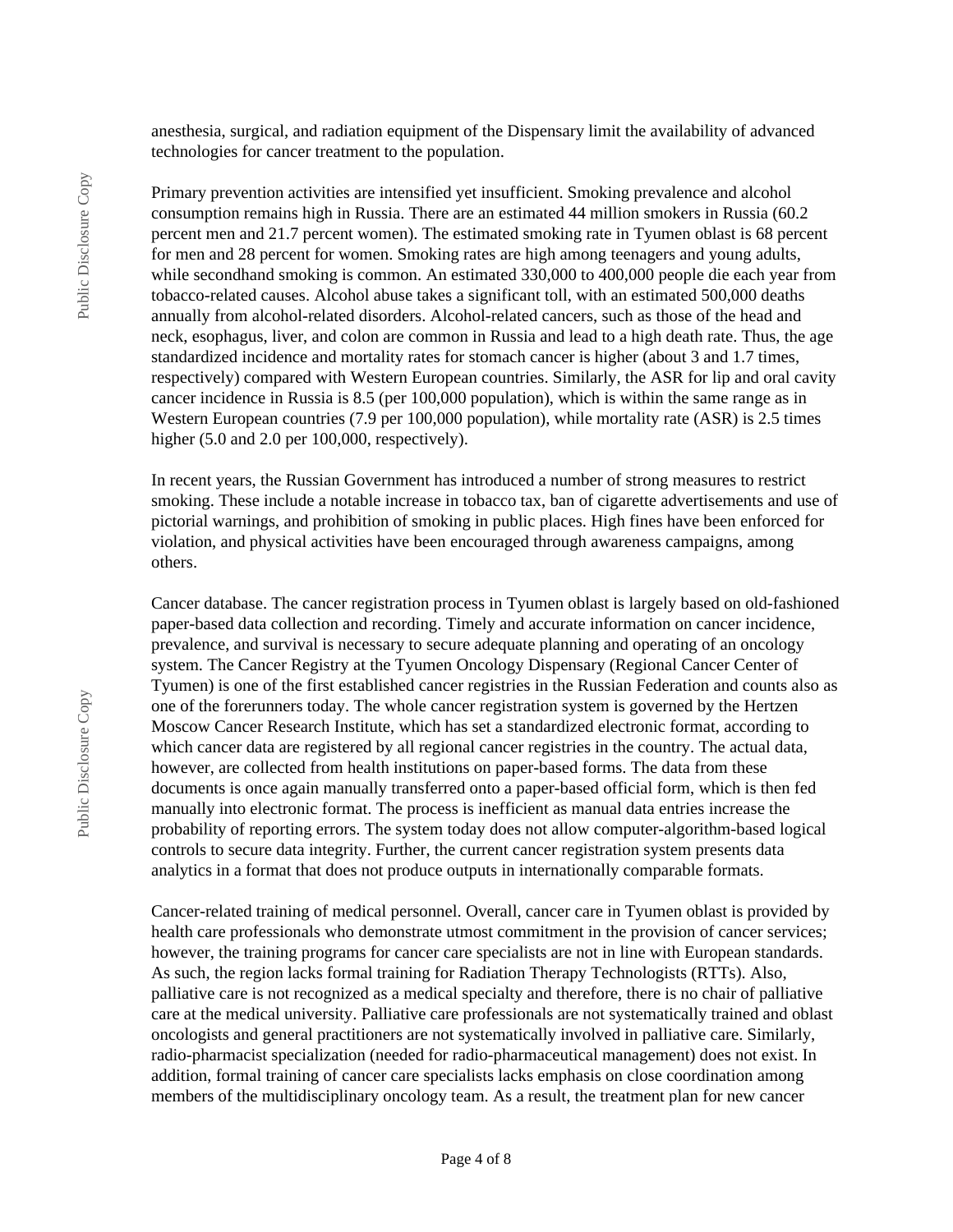patients is not systematically decided by the team. Though national treatment guidelines are in place, their compliance with international standards has not been assessed. Lastly, there is a lack of a quality assurance program for treatment.

Although there are gaps, the Tyumen oblast has already achieved important milestones for comprehensive cancer control, such as (a) approved strategy for oncology health services development (Tyumen Oblast Government Resolution N# 273-pn dated April 3, 2013); (b) a wide range of early detection activities, including preventive checkups and screening programs; and (c) a well-developed cancer care system for adults and children, which is free of charge. These gaps include (a) a need to improve cancer prevention and enhance efficiency of early disease detection system; (b) insufficient use of digital technologies in cancer registration and patient treatment data collection, transfer, treatment decisions, and analytics against an internationally recognized format; (c) a need for more vigorous health promotion activities; and (d) lack of appropriate infrastructure and advanced treatment modalities for cancer treatment, which hampers the effectiveness and efficiency in the use of human and financial resources.

#### **Relationship to CAS**

The proposed project is aligned with the World Bank Group's Country Partnership Strategy (CPS) for the Russian Federation FY2012-2016 (Report No. 65115-RU, November 18, 2011) and the World Bank's Health Sector Strategy. Strategic Theme 2: Expanding Human Potential of the CPS calls for increasing quality and improving access, targeting, coverage, and efficiency of social services for human development. In the health sector, the major goal of improving outcomes through support to health financing reforms and health services reorganization would be directly supported by the project. The project would also contribute to the World Bank Health Sector Strategy by improving the quality and coordination of healthcare. Better integration and coordination between different parts of cancer care at the regional level would improve access to the most advanced technologies for early detection and treatment of oncological diseases and would help improve the management of cancer care services at all levels of healthcare more effectively. The project would provide accurate field-specific information on prevalence of cancer-related risk factors and premature mortality.

The proposed operation would support the achievement of the World Bank Group's twin goals. Access to health services and financial protection in case of adverse health events are fundamental to achieve the twin goals of eradicating extreme poverty and promoting shared prosperity. Specifically, the improved prevention and treatment of cancer cases would reduce avoidable mortality and have a positive impact on the productivity of the labor force and potentially on regional growth.

## **II. Proposed Development Objective(s)**

## **Proposed Development Objective(s) (From PCN)**

The proposed Project Development Objective (PDO) is to contribute to Regional government's effort to improve early access to detection and quality treatment of cancer care services in Tyumen Oblast.

#### **Key Results (From PCN)**

The success and achievements of the proposed project would be measured according to (a) increase in the percentage of patients with malignant tumors identified at stages I and II; (b) increase in the percentage of new cancer patients with treatment plans decided by a multidisciplinary oncology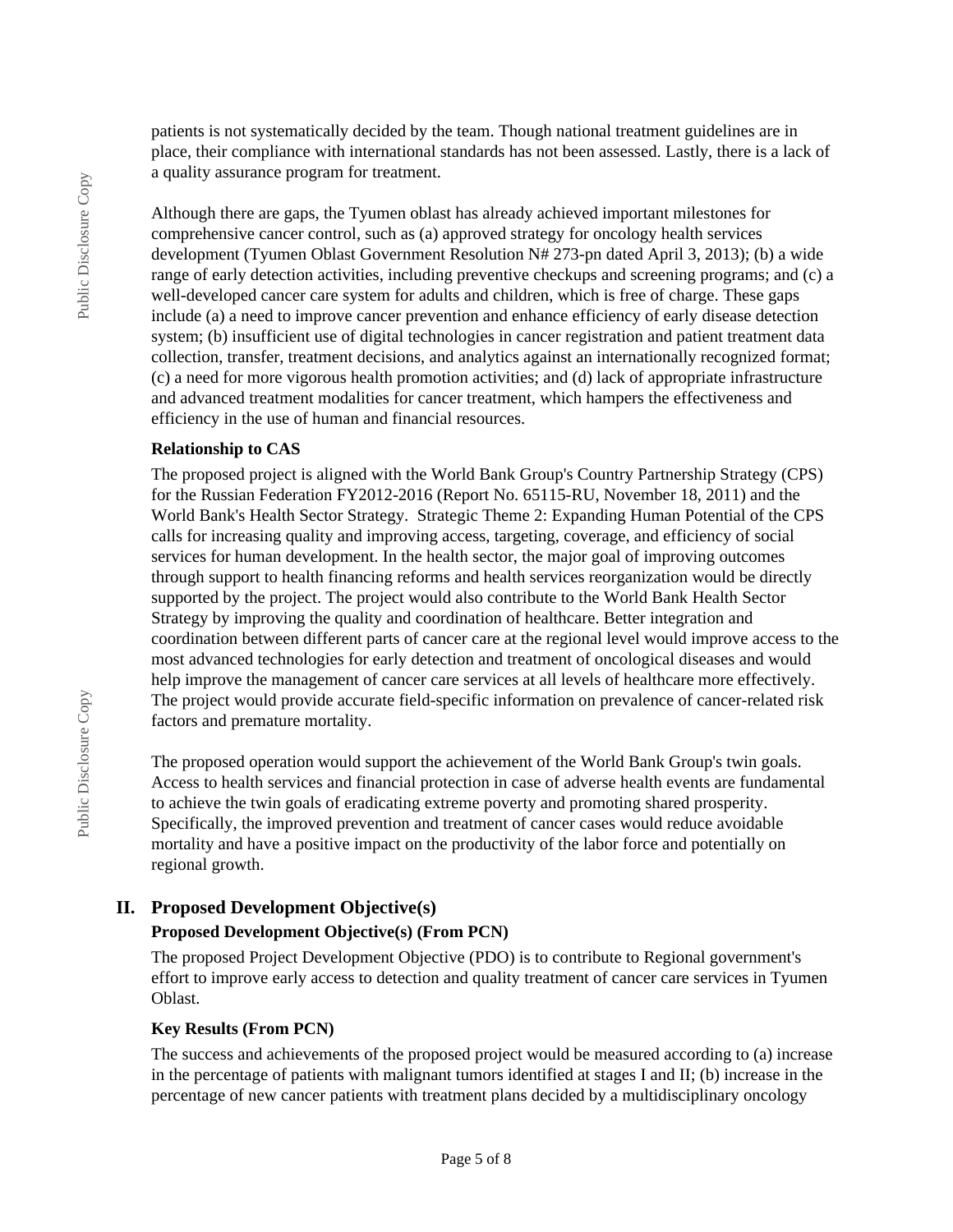team at the Dispensary; (c) increase in the percentage of the population aware of the preventive effect of HPV vaccination; (d) increase in the percentage of public health care (PHC) facilities in pilot regions using Digital Decision Support Systems; and (e) increase in the number of patients treated at the Dispensary with the support of high-tech treatment modalities. The levels and rates of improvements will be defined during project preparation and will be used to perform the economic analysis for the proposed project.

## **III. Preliminary Description**

## **Concept Description**

The proposed project would contribute to improving the early detection and treatment of the Tyumen oblast cancer care system by focusing on the following main areas: (a) improvement of cancer screening and cancer care management; (b) enhancement of cancer prevention and controlrelated promotion and training activities; and (c) establishment of infrastructure and modernization of diagnosis and treatment capacity. The proposed project would comprise the following three components.

Component 1: Improving Cancer Screening and Cancer Care Management

Subcomponent 1.1: Cancer prevention and early detection

This subcomponent will consist of three activity lines. First, it will assist nascent health promotion and patient social support entity of the Tyumen Oncology Dispensary (Regional Cancer Center of Tyumen) and the Health Promotion Department of the Public Health Institute of Tyumen oblast, to increase health awareness and individual responsibility of the population. The second activity line would be directed to study best practices and improve cost-efficiency of cancer screening programs. The aim will be to create an innovation unit to study rapidly developing biomarker and big-data decision support system algorithm based technologies in risk stratification for breast and colon cancer, to achieve improved efficiency in conducting population screening programs. The third activity line is aimed to enhance efficiency in cancer data collection and processing process, data quality, and increase availability of complete and valid data in an internationally comparable format for decision making and control of the results, to optimize prevention, early detection, and treatment of oncology patients. The subcomponent, separately and in concert with Subcomponent 1.2, will support implementation of fully digitalized data collection, management, and quality assurance processes.

Subcomponent 1.2: eHealth and digitalization of health care data registering and handling

This subcomponent will target two areas of health care data management: (a) advancing already ongoing digitalization of patient data handling, including registration, storage, exchange, and availability to patients and (b) implementation of Digital Decision Support Systems (DDSS) for enhancing quality and efficiency of health care service provision.

## Component 2: Enhancement of Cancer Training Programs

This component aims at improving clinical and auxiliary skills required to provide effective cancer diagnostic, curative, and palliative care services. The main activity under this component will be to support twinning arrangements with leading European medical schools to help modernize and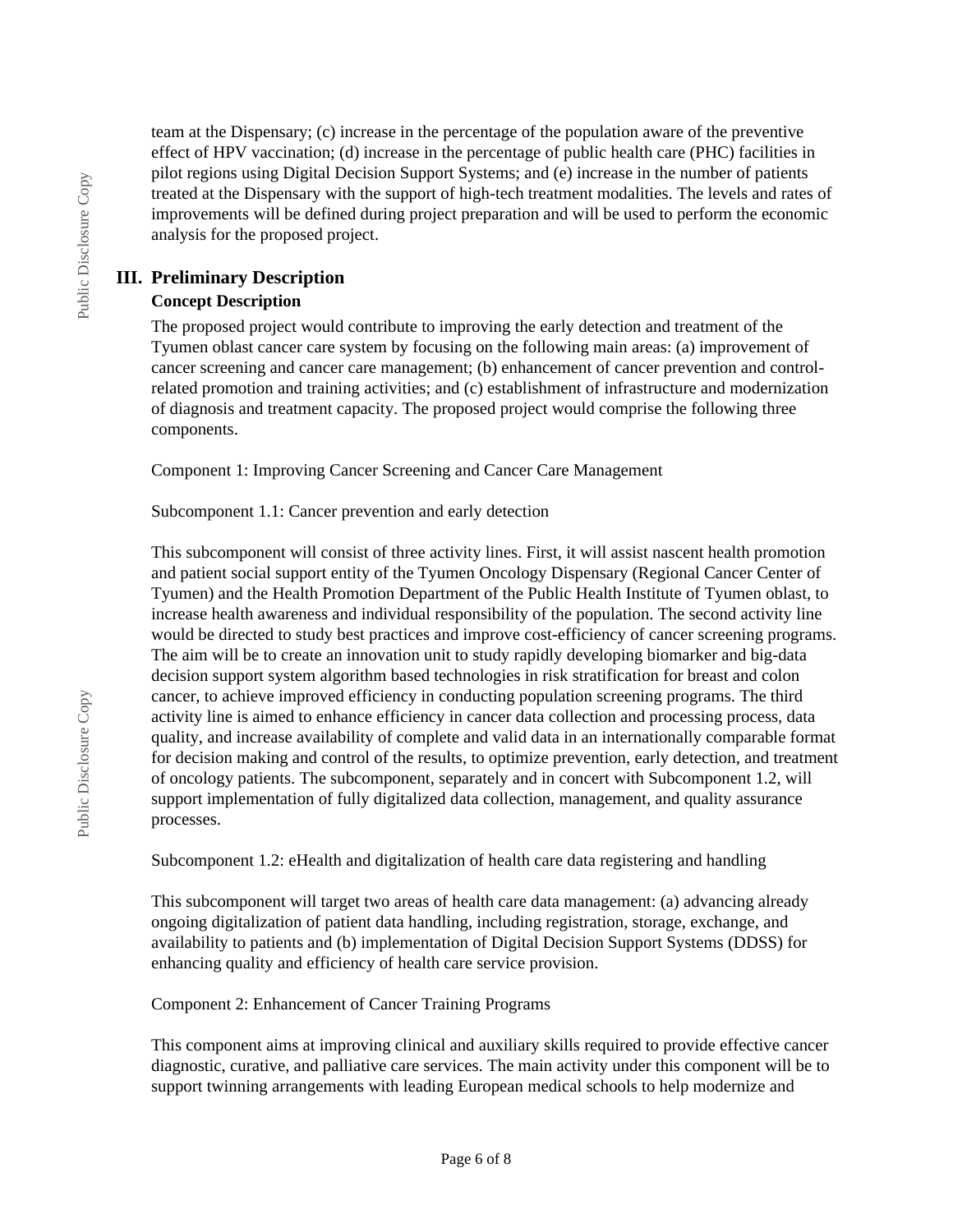reorganize cancer training programs (undergraduate, graduate, and continued medical education ) at the Tyumen Medical University and medical college. This will involve (a) reviewing training programs of cancer-related specialties; (b) strengthening communication skills of cancer care professionals, especially in treatment and palliative care; (c) designing and developing a training program for RTTs; (d) assessing the feasibility of establishing a chair of palliative care at the Tyumen Medical University in line with international best practices; (e) expanding the duties and training of oblast oncologists and general practitioners in palliative care, including the provision of home care and quality control; (f) ensuring compliance of national treatment guidelines with international standards;  $(g)$  systematizing patient treatment plans through multidisciplinary oncology teams; and (h) implementing quality assurance program for cancer treatment, with close attention to the process.

#### Component 3: Modernization of Oncology Services

The unmet demand for high-quality cancer diagnostics and therapy in Tyumen oblast and neighboring oblasts is high and increasing. An adequate technological infrastructure is a precondition for effective modernization and strengthening of the quality of cancer care in Tyumen oblast. This component will support (a) a comprehensive strategy for early cancer detection and treatment with the introduction of modern and advanced medical technologies; (b) the construction of a new Regional Oncology Center (ROC) for Tyumen oblast; and (c) improved organization and management of medical equipment and human resources for the provision of cancer care.

## Component 4: Project Management, Monitoring and Evaluation

The objective of this component is to support day-to-day project implementation (fiduciary and safeguards) and technical advisory support for Components 1 and 2. This component will also finance financial audits. This component will sponsor complementary data collection and analytical activities for monitoring results (including citizen/beneficiary engagement indicators). Information and data collection would be complemented through evidence-based data on specific areas and ad hoc facility surveys. In addition, the component would sponsor learning events to educate and promote better use of evidence for policy and decision making.

## **IV. Safeguard Policies that might apply**

| <b>Safeguard Policies Triggered by the Project</b> |   | $\bf No$ | <b>TBD</b> |
|----------------------------------------------------|---|----------|------------|
| Environmental Assessment OP/BP 4.01                | × |          |            |
| Natural Habitats OP/BP 4.04                        |   | x        |            |
| Forests OP/BP 4.36                                 |   | x        |            |
| Pest Management OP 4.09                            |   | ×        |            |
| Physical Cultural Resources OP/BP 4.11             |   | x        |            |
| Indigenous Peoples OP/BP 4.10                      |   | x        |            |
| Involuntary Resettlement OP/BP 4.12                |   | ×        |            |
| Safety of Dams OP/BP 4.37                          |   | x        |            |
| Projects on International Waterways OP/BP 7.50     |   | X        |            |
| Projects in Disputed Areas OP/BP 7.60              |   | X        |            |